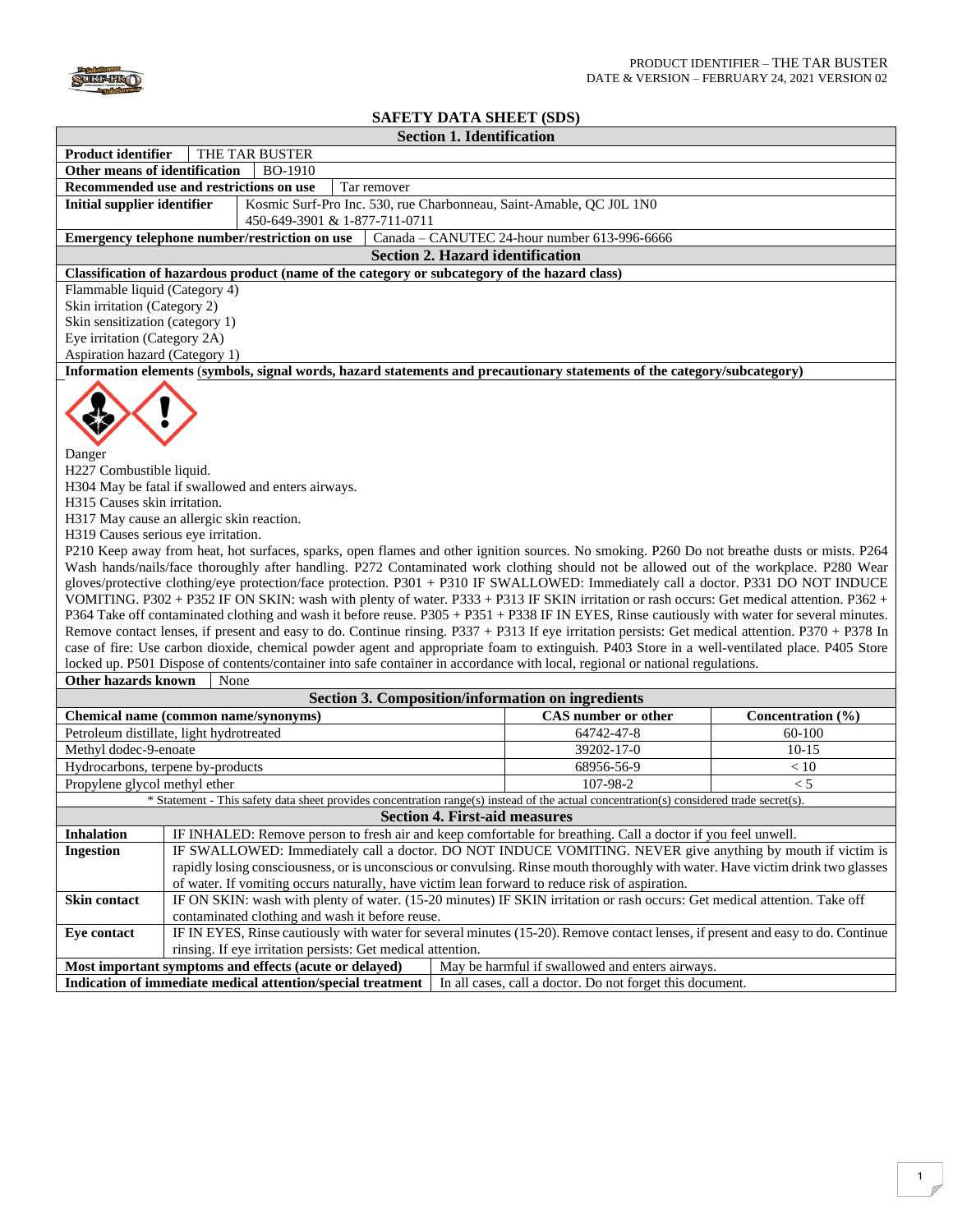

## **Section 5. Fire-fighting measures**

## **Specific hazards of the hazardous product (hazardous combustion products)**

## Carbon oxides and other irritant/toxic gases and fumes.

## **Suitable and unsuitable extinguishing media**

In case of fire: Use carbon dioxide, chemical powder agent and appropriate foam to extinguish.

## **Special protective equipment and precautions for fire-fighters**

During a fire, irritating/toxic smoke and fumes may be generated. Do not enter fire area without proper protection. Firefighters should wear proper protective equipment and self-contained breathing apparatus with full facepiece. Shield personnel to protect from venting, rupturing or bursting cans. Move containers from fire area if it can be done without risk. Water spray may be useful in cooling equipment and cans exposed to heat and flame.

#### **Section 6. Accidental release measures**

#### **Personal precautions, protective equipment and emergency procedures**

Restrict access to area until completion of clean-up. Ensure clean-up is conducted by trained personnel only. All persons dealing with clean-up should wear the appropriate protective equipment (See Section 8).

#### **Methods and materials for containment and cleaning up**

Ventilate area of release. Stop the leak if it can be done safely. Contain and absorb any spilled liquid concentrate with inert absorbent material, then place material into a container for later disposal (see Section 13). Contaminated absorbent material may pose the same hazards as the spilled product. Notify the appropriate authorities as required.

## **Section 7. Handling and storage**

#### **Precautions for safe handling**

Wear gloves/protective clothing/eye protection/face protection.

Before handling, it is very important that engineering controls are operating, and that protective equipment requirements and personal hygiene measures are being followed. People working with this chemical should be properly trained regarding its hazards and its safe use. Inspect containers for leaks before handling. Label containers appropriately. Ensure proper ventilation. Avoid breathing dust/fume/gas/mist/vapours/spray. Avoid contact with eyes, skin and clothing. Keep away from heat, sparks and flame. Avoid generating high concentrations of dusts, vapours or mists. Keep away from incompatible materials (Section 10). Keep containers closed when not in use. Empty containers are always dangerous. Refer also to Section 8.

#### **Conditions for safe storage, including any incompatibilities**

Store in a well-ventilated place. Keep container tightly closed. Keep cool. Store locked up. Store away from incompatible materials (Section 10). Inspect all incoming containers to make sure they are properly labelled and not damaged. Storage area should be clearly identified, clear of obstruction and accessible only to trained personnel. Inspect periodically for damage or leaks.

**Section 8. Exposure controls/Personal protection**

# **Control parameters (biological limit values or exposure limit values and source of those values)**

Exposure limits: CAS 107-98-2 ACGIH – TLV-TWA 50 ppm (STEL 100 ppm);

## **Appropriate engineering controls**

Use under well-ventilated conditions. Local exhaust ventilation system is recommended to maintain concentrations of contaminants below exposure limits. Make emergency eyewash stations, safety/quick-drench showers, and washing facilities available in work area.

## **Individual protection measures/personal protective equipment**

Respiratory protection is required if the concentrations are higher than the exposure limits. Use a NIOSH approved respirators if the exposure limits are unknown. Chemically protective gloves (impervious), and other protective clothing to prevent prolonged or repeated skin contact, must be worn during all handling operations. Wear protective chemical splash goggles to prevent mists from entering the eyes. Wash hands/nails/face thoroughly after handling. Do not eat, drink or smoke when using this product. Practice good personal hygiene after using this material. Remove and wash contaminated work clothing before re-use.

| Section 9. Physical and chemical properties   |                                                |  |  |  |  |
|-----------------------------------------------|------------------------------------------------|--|--|--|--|
| Appearance, physical state/colour             | Not available                                  |  |  |  |  |
| Liquid                                        | Vapour pressure                                |  |  |  |  |
| Petroleum                                     | Heavier than air                               |  |  |  |  |
| <b>Odour</b>                                  | Vapour density                                 |  |  |  |  |
| <b>Odour threshold</b>                        | <b>Relative density</b>                        |  |  |  |  |
| Not available                                 | Not available                                  |  |  |  |  |
| pH                                            | <b>Solubility</b>                              |  |  |  |  |
| Not available                                 | Not available                                  |  |  |  |  |
| Not available                                 | <b>Partition coefficient - n-octanol/water</b> |  |  |  |  |
| Melting/freezing point                        | Not available                                  |  |  |  |  |
| Initial boiling point/range                   | <b>Auto-ignition temperature</b>               |  |  |  |  |
| Not available                                 | Not available                                  |  |  |  |  |
| $66^{\circ}$ C closed cup                     | <b>Decomposition temperature</b>               |  |  |  |  |
| <b>Flash point</b>                            | Not available                                  |  |  |  |  |
| Not available                                 | Viscositv                                      |  |  |  |  |
| <b>Evaporation rate</b>                       | Not available                                  |  |  |  |  |
| <b>Flammability (solids and gases)</b>        | <b>VOC</b>                                     |  |  |  |  |
| Not available                                 | Not available                                  |  |  |  |  |
| Upper and lower flammability/explosive limits | <b>Other</b>                                   |  |  |  |  |
| Not available                                 | None known                                     |  |  |  |  |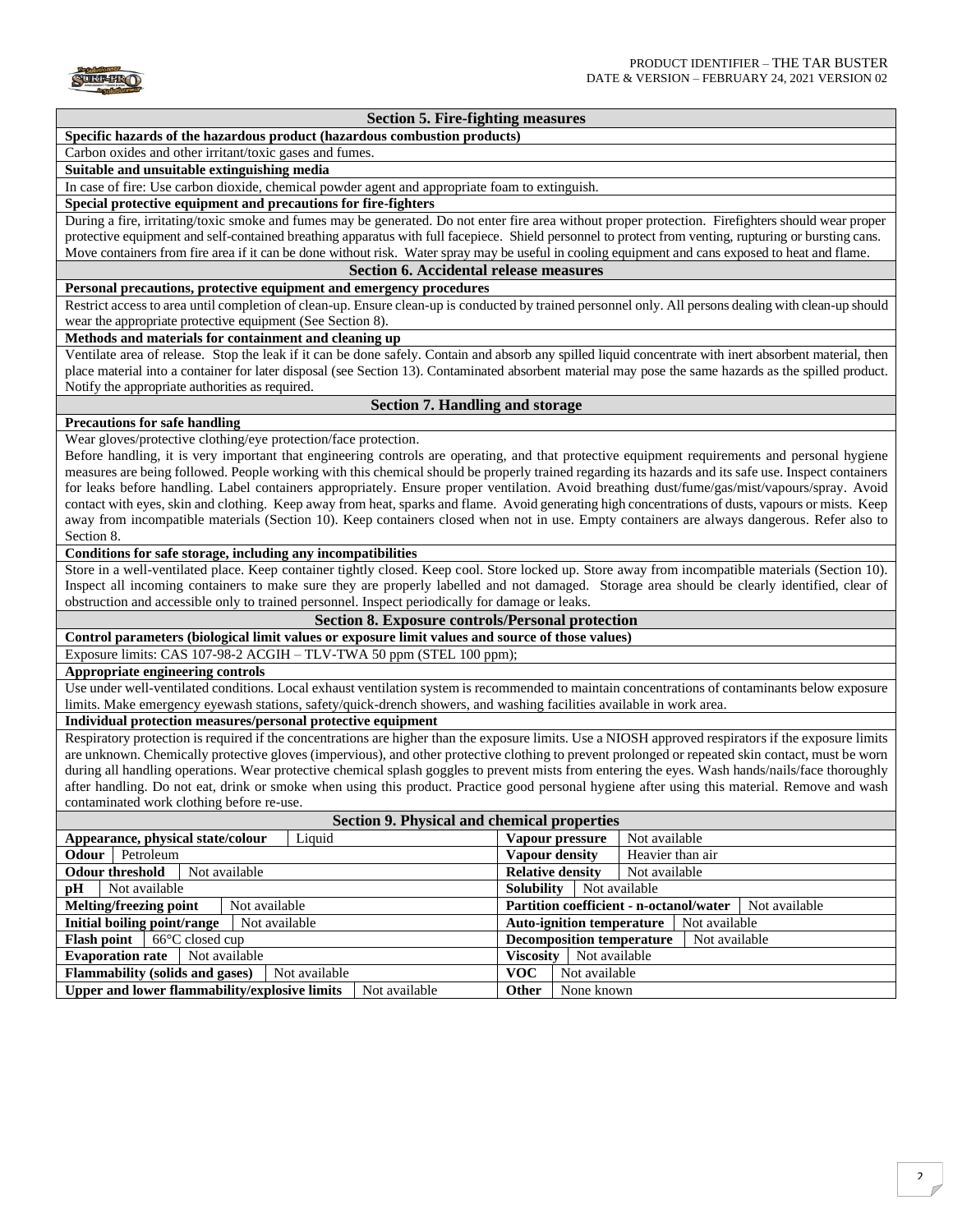

## **Section 10. Stability and reactivity**

| <b>Reactivity</b>                                                                                                                                     |  |  |  |  |
|-------------------------------------------------------------------------------------------------------------------------------------------------------|--|--|--|--|
| Does not react under the recommended storage and handling conditions prescribed.                                                                      |  |  |  |  |
| <b>Chemical stability</b>                                                                                                                             |  |  |  |  |
| Stable under the recommended storage and handling conditions prescribed.                                                                              |  |  |  |  |
| <b>Possibility of hazardous reactions</b>                                                                                                             |  |  |  |  |
| Accumulation of flammable/explosive vapours.                                                                                                          |  |  |  |  |
| Conditions to avoid (static discharge, shock or vibration)                                                                                            |  |  |  |  |
| Keep away from heat, hot surfaces, sparks, open flames and other ignition sources. No smoking. Take action to prevent static discharges.              |  |  |  |  |
| <b>Incompatible materials</b>                                                                                                                         |  |  |  |  |
| Oxidizing materials; etc.                                                                                                                             |  |  |  |  |
|                                                                                                                                                       |  |  |  |  |
| <b>Hazardous decomposition products</b>                                                                                                               |  |  |  |  |
| None known                                                                                                                                            |  |  |  |  |
| <b>Section 11. Toxicological information</b>                                                                                                          |  |  |  |  |
| Information on the likely routes of exposure (inhalation, ingestion, skin and eye contact)                                                            |  |  |  |  |
| May be fatal if swallowed and enters airways. Causes skin irritation. May cause an allergic skin reaction. Causes serious eye irritation.             |  |  |  |  |
| Symptoms related to the physical, chemical and toxicological characteristics                                                                          |  |  |  |  |
| Skin irritation, redness, stinging, pain; Eye irritation, redness, tearing;                                                                           |  |  |  |  |
| Delayed and immediate effects (chronic effects from short-term and long-term exposure)                                                                |  |  |  |  |
| Skin Sensitization – Possible; Respiratory Sensitization – No data available; Germ Cell Mutagenicity – No data available; Carcinogenicity – No        |  |  |  |  |
| ingredient listed by IARC, ACGIH, NTP or OSHA Reproductive Toxicity - No data available; Specific Target Organ Toxicity - Single Exposure             |  |  |  |  |
| - No data available; Specific Target Organ Toxicity - Repeated Exposure - No data available; Aspiration Hazard - Possible; Health Hazards Not         |  |  |  |  |
| Otherwise Classified - No data available.                                                                                                             |  |  |  |  |
| Numerical measures of toxicity (ATE; LD <sub>50</sub> & LC <sub>50</sub> )                                                                            |  |  |  |  |
| CAS 107-98-2 LD <sub>50</sub> oral, rat 4016 mg/kg; LD <sub>50</sub> dermal, rabbit 12930 mg/kg;                                                      |  |  |  |  |
| ATE not available in this document.                                                                                                                   |  |  |  |  |
| <b>Section 12. Ecological information</b>                                                                                                             |  |  |  |  |
| Ecotoxicity (aquatic and terrestrial information)<br>No data available for the product                                                                |  |  |  |  |
| <b>Persistence and degradability</b><br>No data available                                                                                             |  |  |  |  |
| <b>Bioaccumulative potential</b><br>No data available                                                                                                 |  |  |  |  |
|                                                                                                                                                       |  |  |  |  |
| <b>Mobility</b> in soil<br>No data available                                                                                                          |  |  |  |  |
| <b>Other adverse effects</b><br>No data available                                                                                                     |  |  |  |  |
| <b>Section 13. Disposal considerations</b>                                                                                                            |  |  |  |  |
| Information on safe handling for disposal/methods of disposal/contaminated packaging                                                                  |  |  |  |  |
| Dispose of contents/container into safe container in accordance with local, regional or national regulations.                                         |  |  |  |  |
| <b>Section 14. Transport information</b>                                                                                                              |  |  |  |  |
| UN number; Proper shipping name; Class(es); Packing group (PG) of the TDG Regulations                                                                 |  |  |  |  |
| <b>NOT REGULATED</b>                                                                                                                                  |  |  |  |  |
| UN number; Proper shipping name; Class(es); Packing group (PG) of the IMDG (maritime)                                                                 |  |  |  |  |
| <b>NOT REGULATED</b>                                                                                                                                  |  |  |  |  |
| UN number; Proper shipping name; Class(es); Packing group (PG) of the IATA (air)                                                                      |  |  |  |  |
| <b>NOT REGULATED</b>                                                                                                                                  |  |  |  |  |
| None<br>Special precautions (transport/conveyance)                                                                                                    |  |  |  |  |
| Environmental hazards (IMDG or other)                                                                                                                 |  |  |  |  |
| None<br>Possible                                                                                                                                      |  |  |  |  |
| Bulk transport (usually more than 450 L in capacity)                                                                                                  |  |  |  |  |
| <b>Section 15. Regulatory information</b>                                                                                                             |  |  |  |  |
| Refer to Section 2 for the appropriate classification. This product has been classified in accordance<br>Safety/health Canadian regulations specifics |  |  |  |  |
| with the hazard criteria of the Hazardous Products Regulations (HPR).                                                                                 |  |  |  |  |
| Refer to Section 3 for ingredient(s) of the DSL<br><b>Environmental Canadian regulations specifics</b>                                                |  |  |  |  |
| Safety/health/environmental outside regulations specifics                                                                                             |  |  |  |  |
| None                                                                                                                                                  |  |  |  |  |